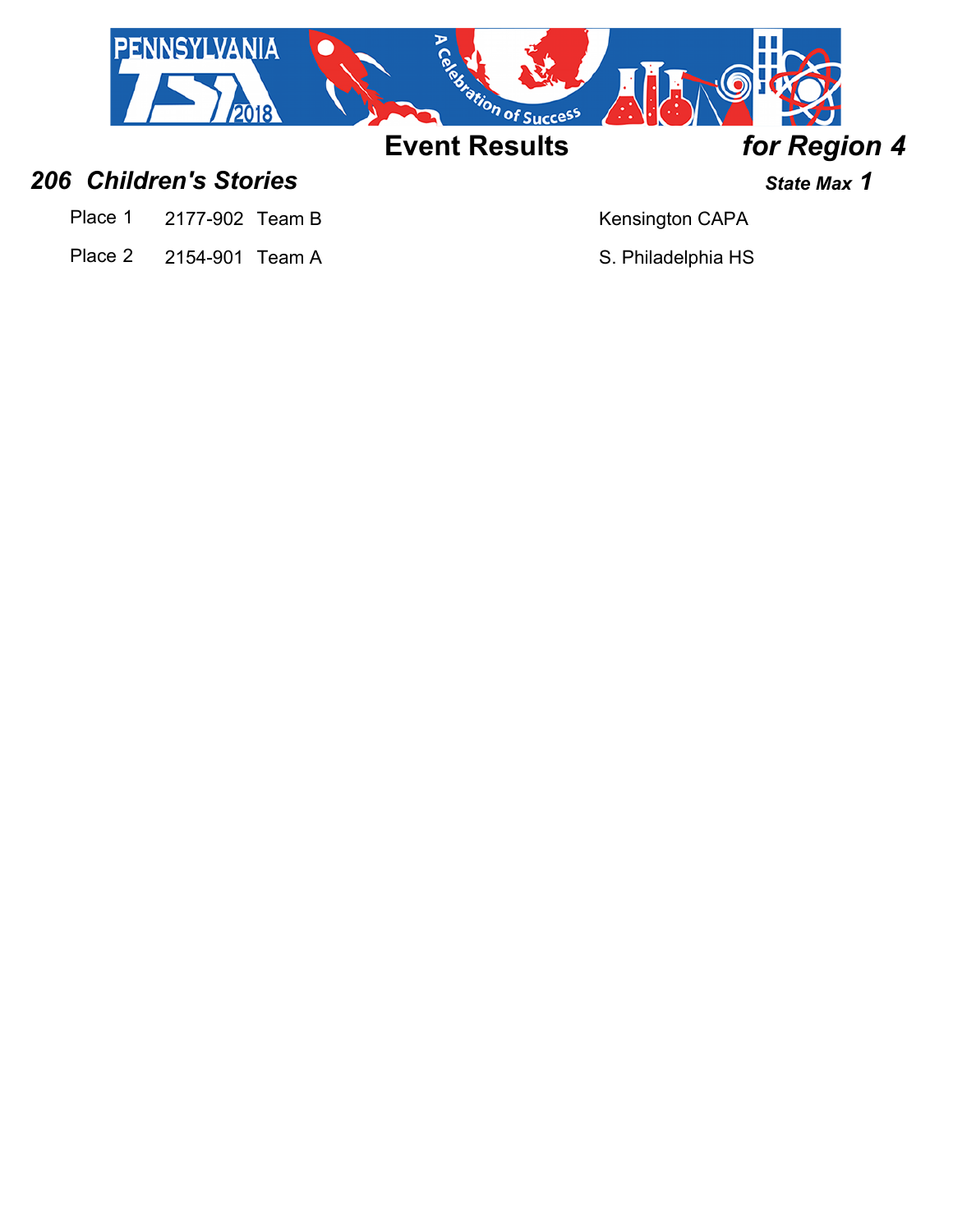|         | <b>PENNSYLVANIA</b> |                           | es ration of Success |                |                              |
|---------|---------------------|---------------------------|----------------------|----------------|------------------------------|
|         |                     |                           | <b>Event Results</b> |                | for Region 4                 |
|         |                     | 216 Extemporaneous Speech |                      |                | State Max Q                  |
| Place 1 | 2158-003 Scott      |                           | Cheree               |                | Philadelphia HS for Creative |
| Place 2 | 2127-003 Plunkett   |                           | Sean                 | G.W. Carver HS |                              |
| Place 3 | 2162-012 Quin       |                           | Jordan               | Northeast HS   |                              |

Place 4 2212-002 White Kadeen Science Leadership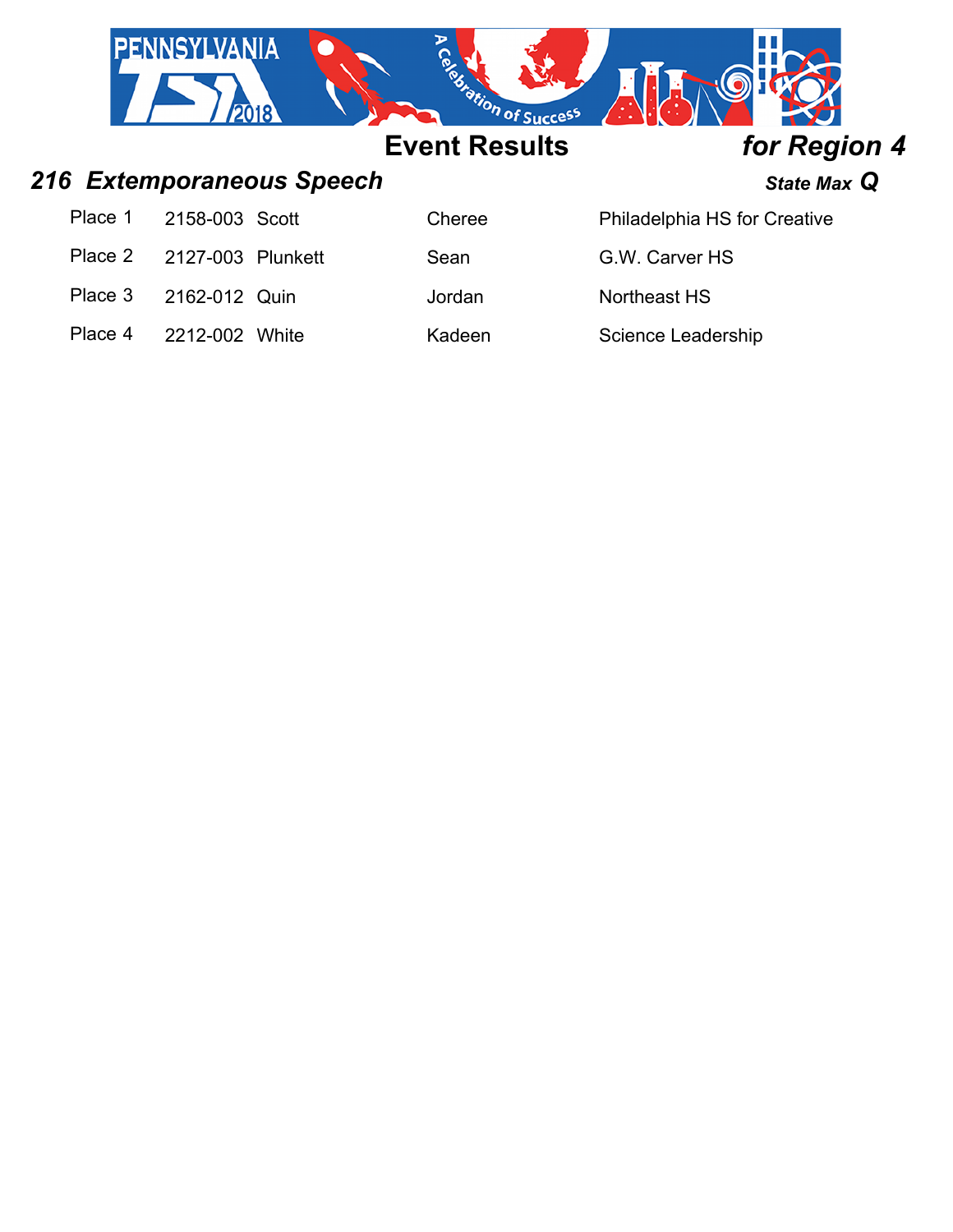

## *220 Music Production State Max 2*

- Place 1 2179-901 Team A West Philadelphia HS
- Place 2 2162-904 Team D Northeast HS
- Place 3 2176-902 Team B Swenson Arts and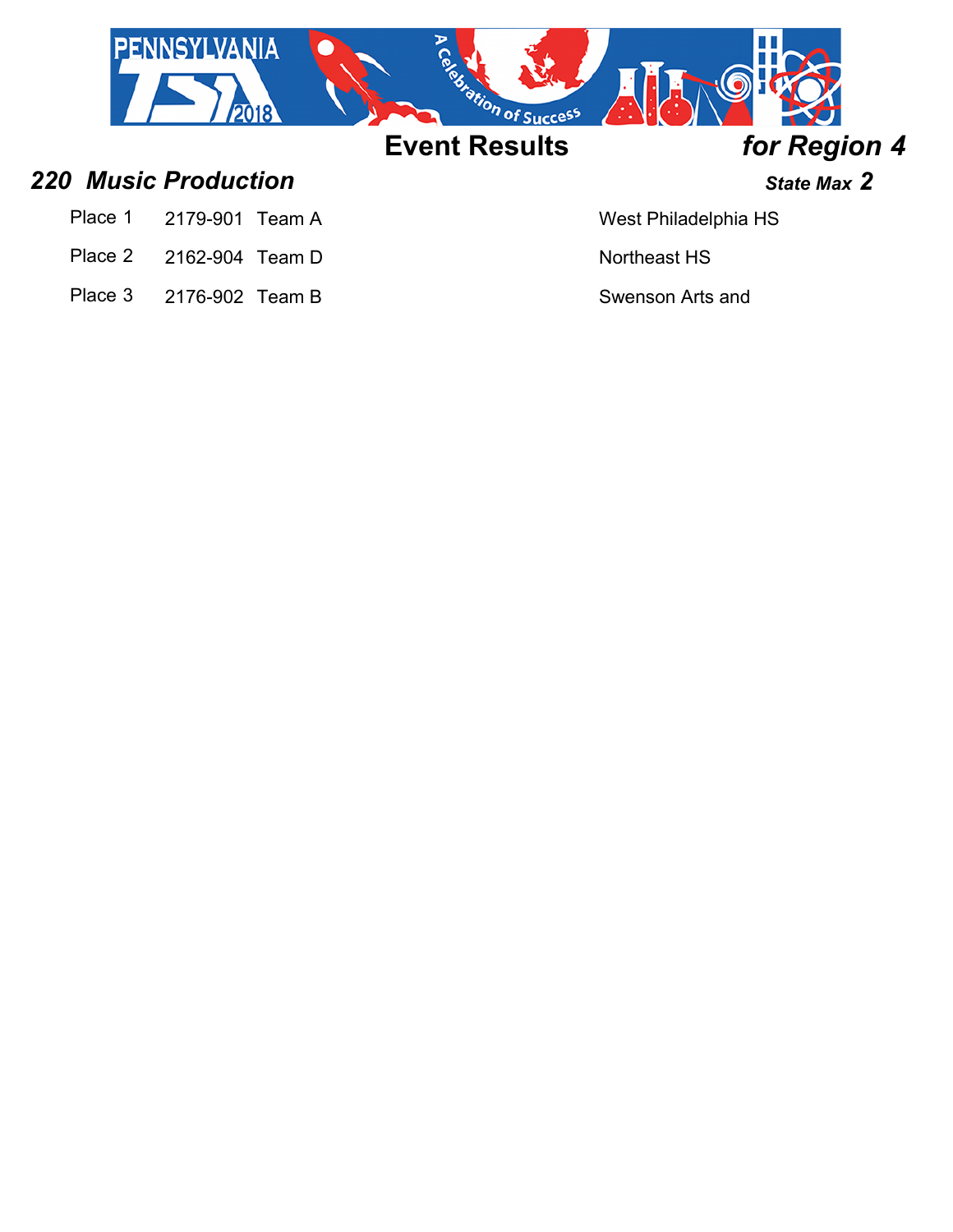

## *221 On Demand Video State Max 1*

- Place 1 2158-902 Team B Place 1 2158-902 Team B
- Place 2 2186-901 Team A Science Leadership
- Place 3 2162-901 Team A
- Place 4 2177-901 Team A Kensington CAPA

& Performing Arts

Northeast HS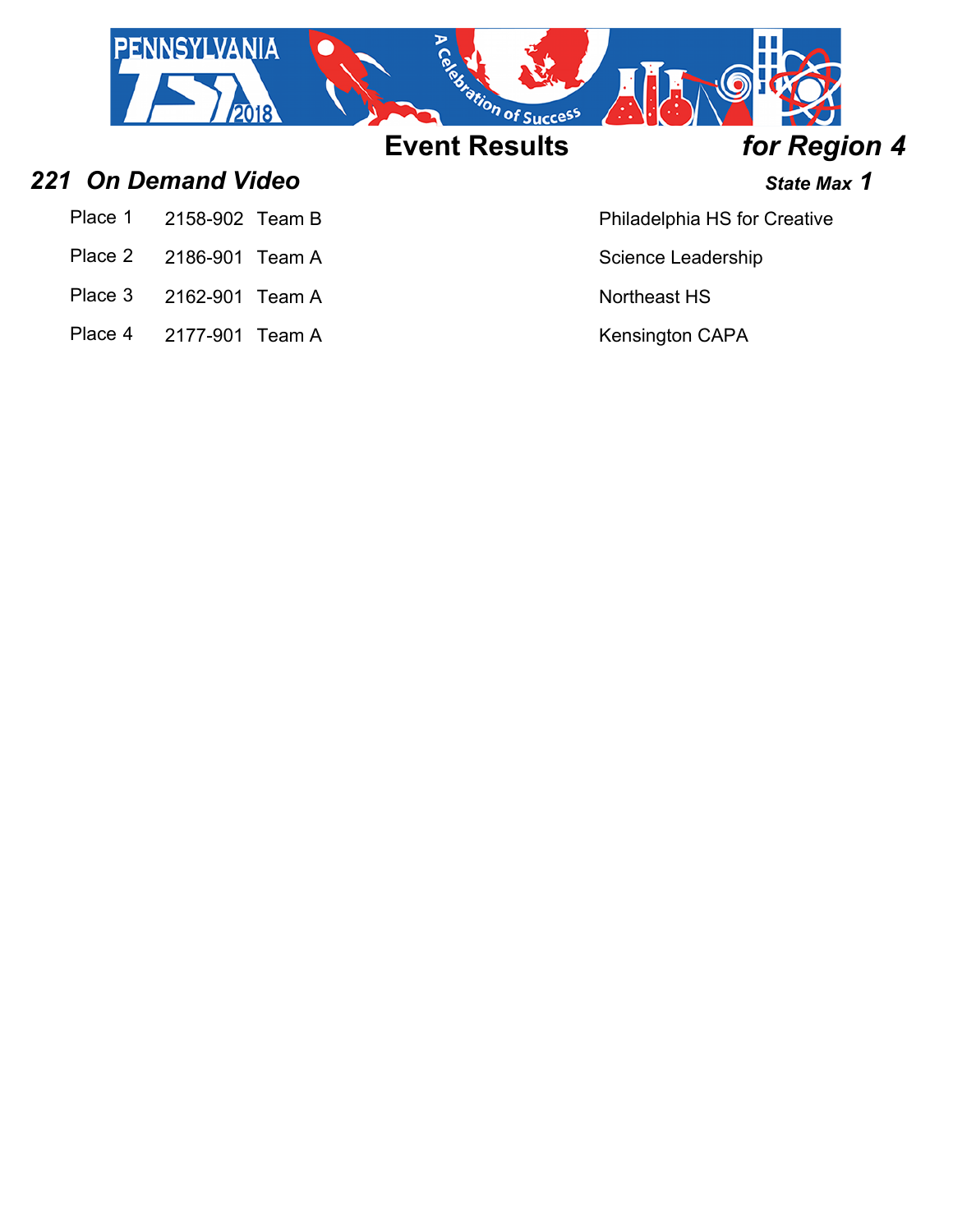

# *222 Photographic Technology State Max Q*

Place 1 2176-012 Rosado Jose Jose Swenson Arts and Place 2 2177-006 Yatif **Ibn-Akmir** Ibn-Akmir Kensington CAPA Place 3 2158-005 Simpson Cidin Philadelphia HS for Creative Place 4 2177-012 Nguyen Helen Place 5 2158-011 Novales Joseph Philadelphia HS for Creative Place 6 2158-007 McNear 2ynae Philadelphia HS for Creative Place 7 2162-014 Naroth Tim

Technology HS Kensington CAPA & Performing Arts Northeast HS

Place 8 2162-017 Noel Jerry Jerry Northeast HS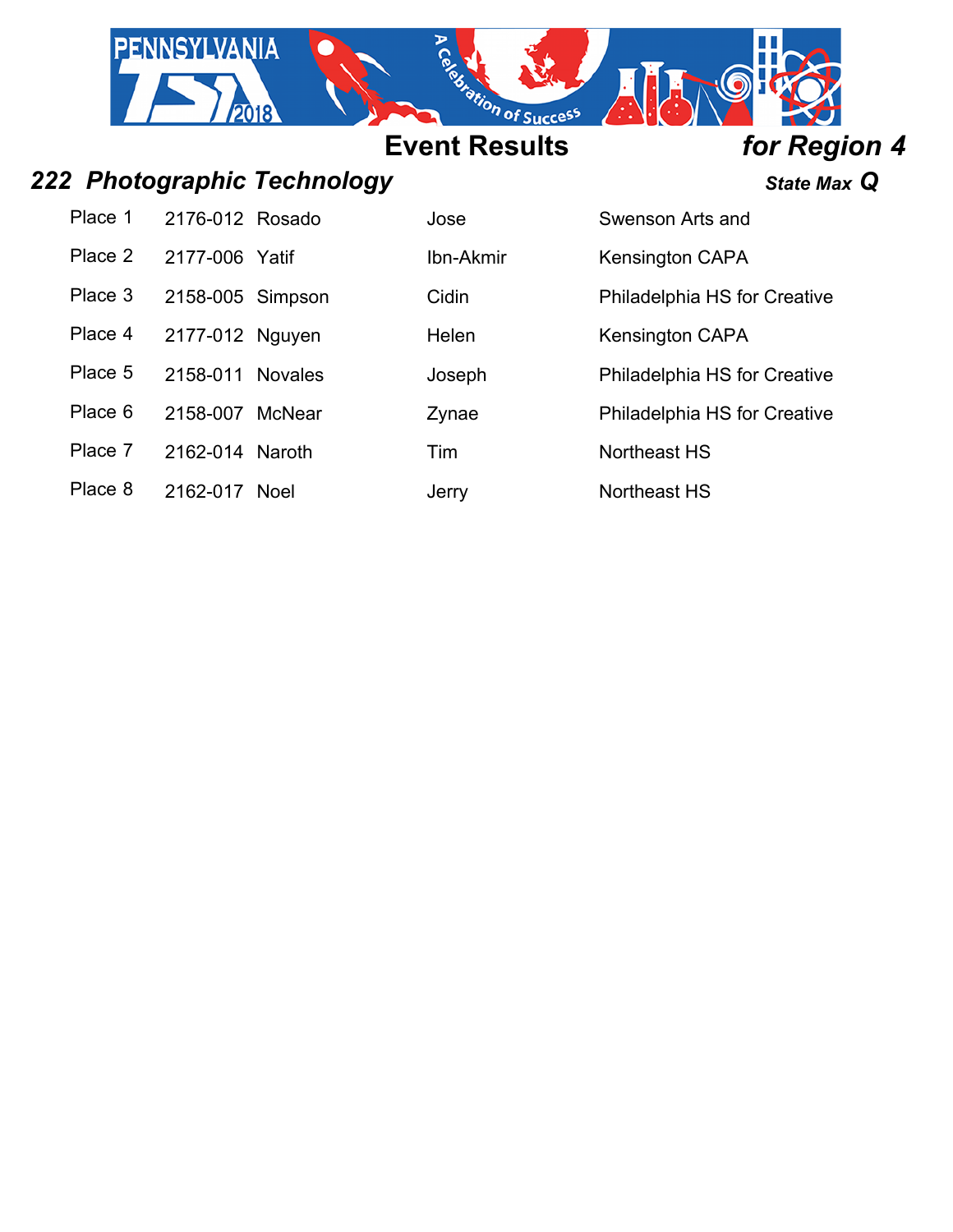

| Place 1 2162-010 Escobar   | <b>Isiah</b> |
|----------------------------|--------------|
| Place 2 2158-003 Scott     | Chere        |
| Place 3 2176-007 Edelstein | Jared        |

**Place 1 2162-2162** Northeast HS

Cheree 2158-2 215-2 2158-2 2158-2 2158-2 2158-2 2158-2 2158-2 2158-2 2158-2 2158-2 2158-2 2158-2 215

Swenson Arts and

Technology HS Place 4 2154-003 Williams Khyonna S. Philadelphia HS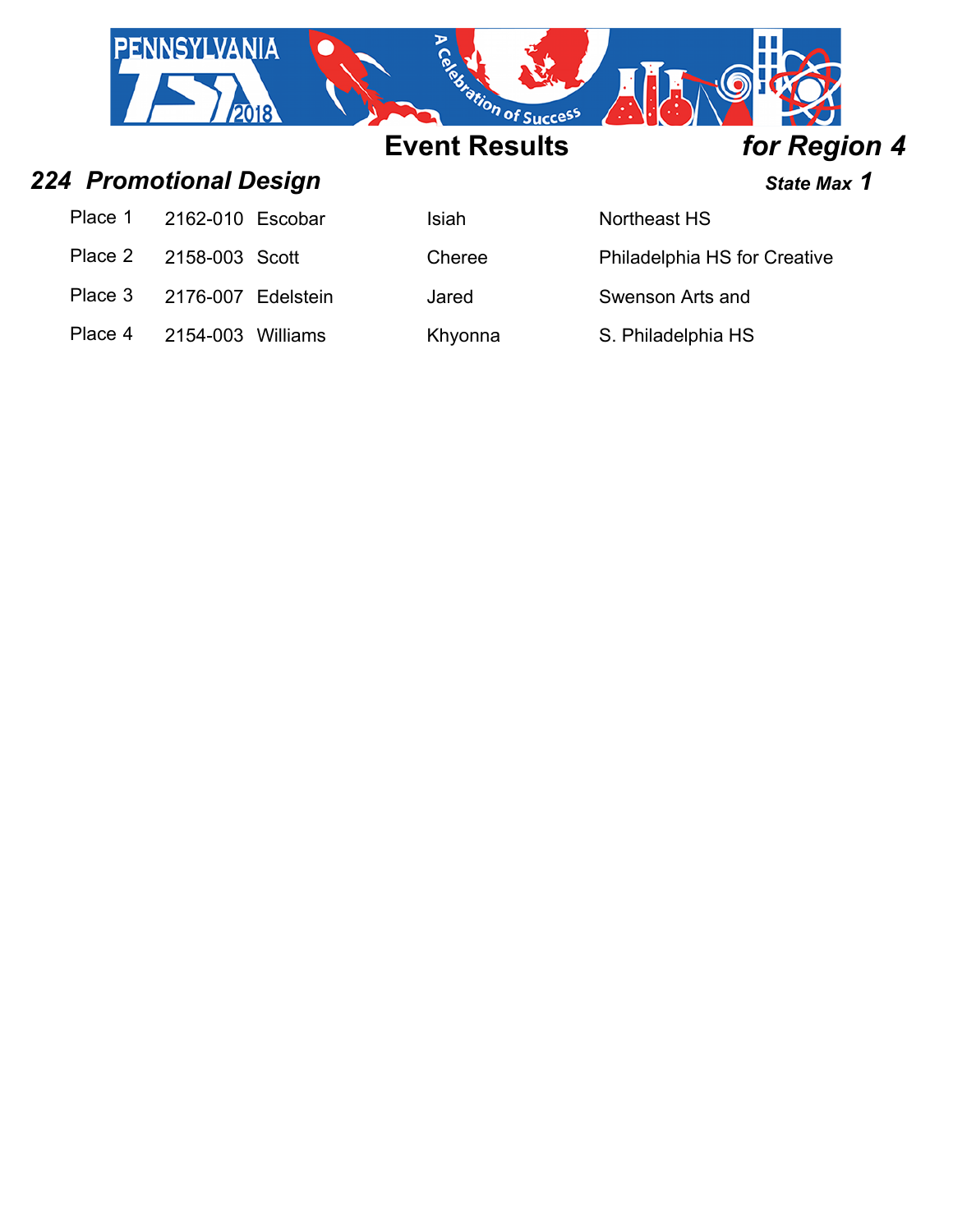

*230 Technology Bowl State Max 2*

- Place 1 2186-903 Team C Science Leadership
- Place 2 2186-904 Team D Science Leadership
- 
- 
- Place 4 2162-902 Team B
- Place 5 2166-903 Team C 3 3 Jules E. Mastbaum AVTS
- Place 6 2106-905 Team E Edison/Fareria HS

 $\Delta$  at  $C$  at  $C$  at  $C$  at  $C$ 

Academy at Center City Place 3 2212-905 Team E Science Leadership

Northeast HS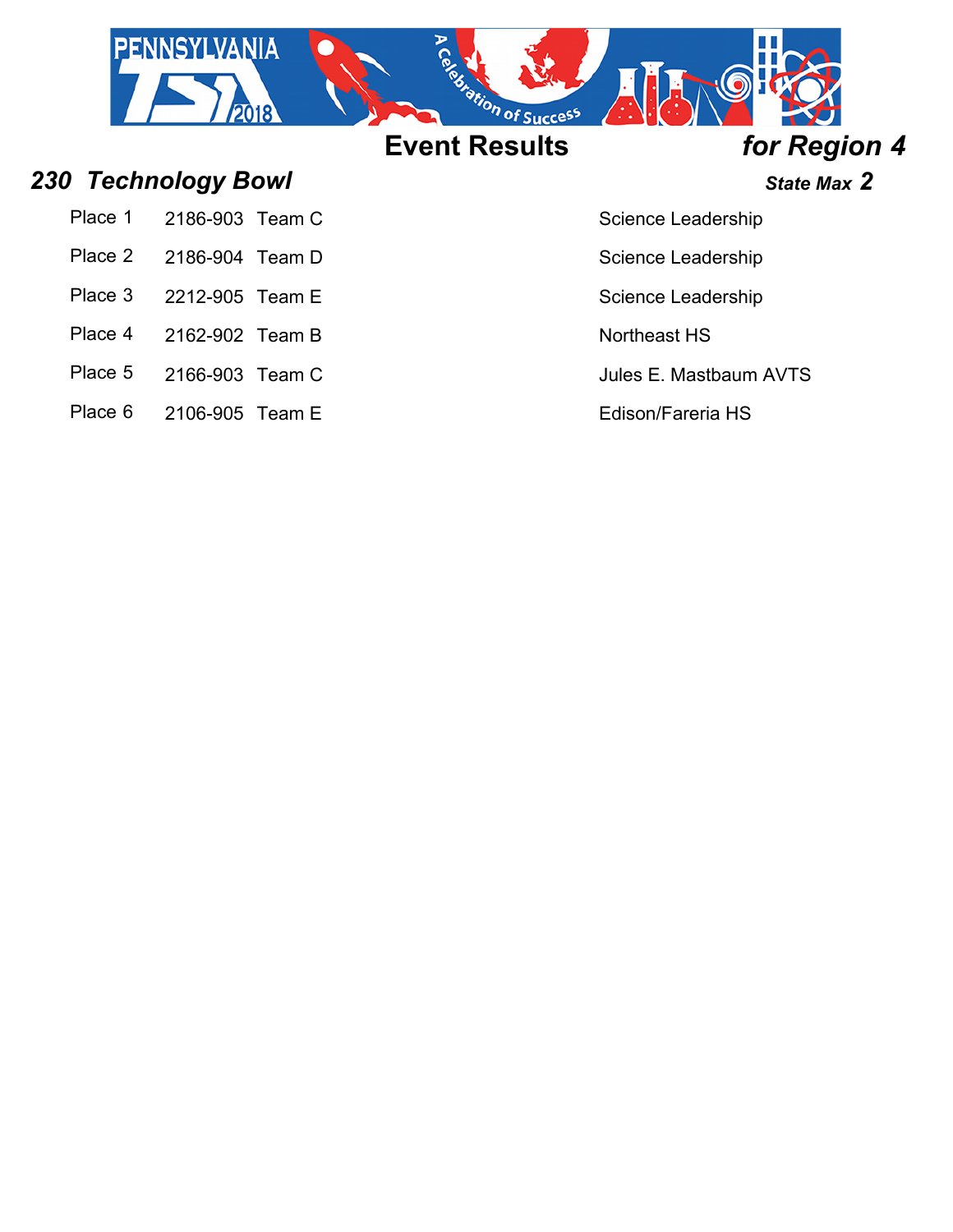

## 257 PA - Safety Illustration *257 PA - Safety Illustration*

| Place 1  | 2158-006 Rivera  |                           | Lyzette   | Philadelphia HS for Creative |
|----------|------------------|---------------------------|-----------|------------------------------|
| Place 2  | 2177-006 Yatif   |                           | Ibn-Akmir | Kensington CAPA              |
| Place 3  |                  | 2106-004 Wolfe-Dockery    | Tafari    | Edison/Fareria HS            |
| Place 4  | 2176-002 Palumbo |                           | Mario     | Swenson Arts and             |
| Place 5  |                  | 2158-012 Jones-Johnson    | Kayla     | Philadelphia HS for Creative |
| Place 6  | 2154-006 Milton  |                           | Kayla     | S. Philadelphia HS           |
| Place 7  | 2166-015 Dejesus |                           | Johaun    | Jules E. Mastbaum AVTS       |
| Place 8  | 2158-009 Ruiz    |                           | Julian    | Philadelphia HS for Creative |
| Place 9  |                  | 2106-005 Osorio-Gutierrez | Jovanna   | Edison/Fareria HS            |
| Place 10 | 2106-007 Perez   |                           | Mariana   | Edison/Fareria HS            |
| Place 11 | 2176-008 Zayas   |                           | Kyle      | Swenson Arts and             |